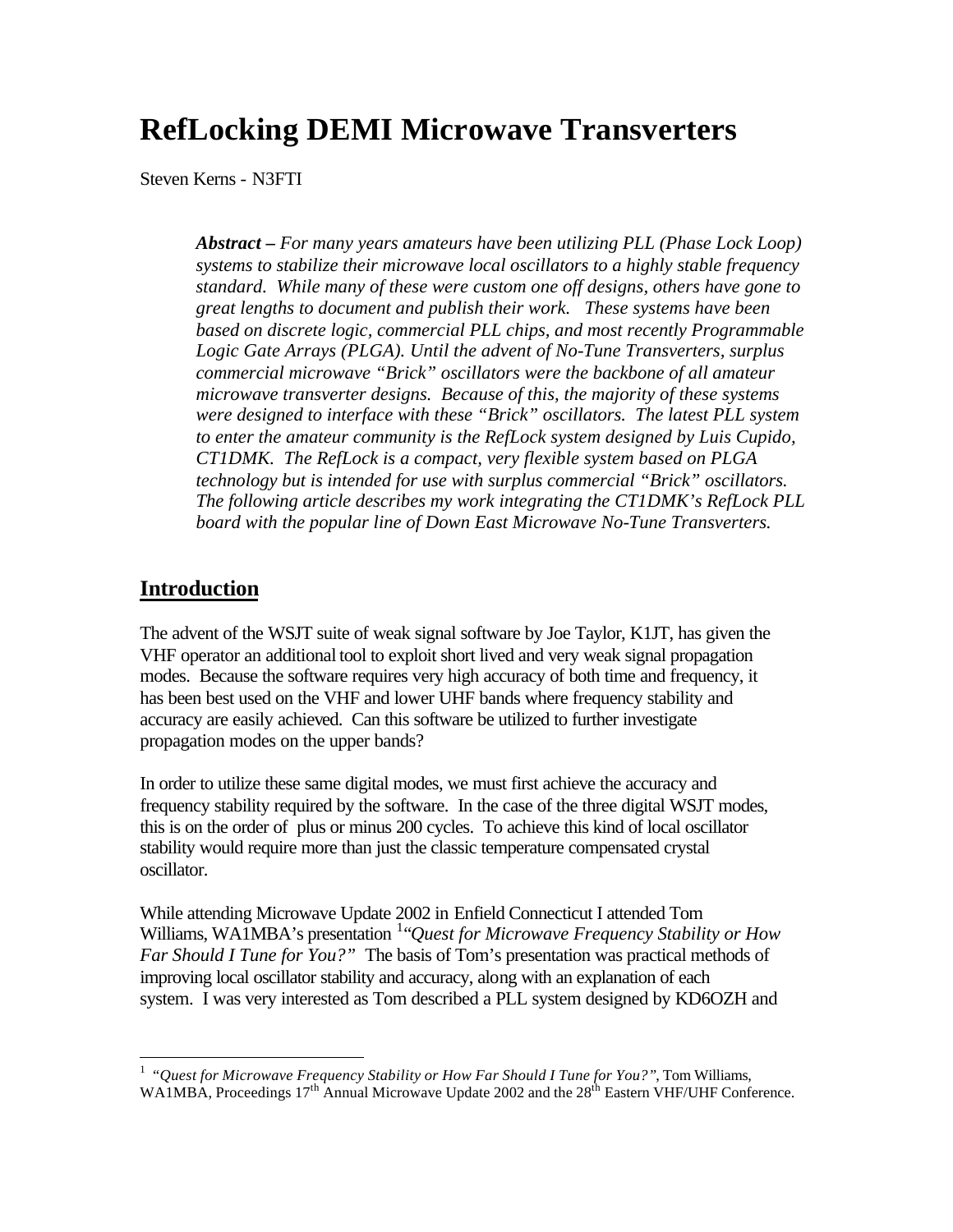described in the Nov 1999 QEX  $2$ <sup>2</sup> Stable, Low Noise Crystal Oscillator for Microwave and Millimeter-Wave Transverter. But like many earlier PLL systems, this one was designed to provide a 90 –110 MHz reference for commercial brick oscillators.

Since I had standardized on the DEMI line of microwave transverters, I needed a simple but versatile PLL system to interface with my existing DEMI MicroLO local oscillators.

Within months of the conference I learned of a new PLL system designed by Luis Cupido, CT1DMK. Luis' design, dubbed the  ${}^{3}$ RefLock, utilizes Programmable Logic Gate Array technology. Although designed for use with commercial brick oscillators, the RefLock is a stand-alone PLL board that can be programmed to reliably lock voltagecontrolled crystal oscillators ranging in frequency from 10 to 160 MHz.

#### **Description**

The testing, modifications and implementation described here were performed on my 10GHz DEMI transverter, but will work equally well on all DEMI transverters using the MicoLO board.

Early in this project it was clear that there were some key problems that had to be solved,

- 1. The DEMI MicroLO oscillator (TCXO) must be converted to a variable frequency-temperature compensated crystal oscillator (VTCXO).
- 2. The converted DEMI VTCXO must be prescaled to fit the frequency limitations of the RefLock PLL system (160MHz)
- 3. Proper signal levels for *VCO* and *Ref* inputs to the RefLock board must be determined.
- 4. Empirically determine RefLock loop filter component values for the VCXO.

#### **Reflock Board**

 $\overline{a}$ 

*It is beyond the scope of this paper to fully describe the construction and programming of the RefLock board, this is but a basic overview of the systems. I urge anyone contemplating building and programming the board to visit CT1DMK's excellent web page at http://gref.cfn.ist.utl.pt/cupido/reflock.html* 

The RefLock PLL board is based on the Altera EPM3064ATC44-4 or EPM3032ATC44- 4 CPLD chip. These PLGA devices are in actuality 1000s of programmable logic gates

<sup>&</sup>lt;sup>2</sup> "Stable, Low Noise Crystal Oscillator for Microwave and Millimeter-Wave Transverter", John Stephensen, KD6OZH, Nov 1999 QEX

<sup>3</sup> http://gref.cfn.ist.utl.pt/cupido/reflock.html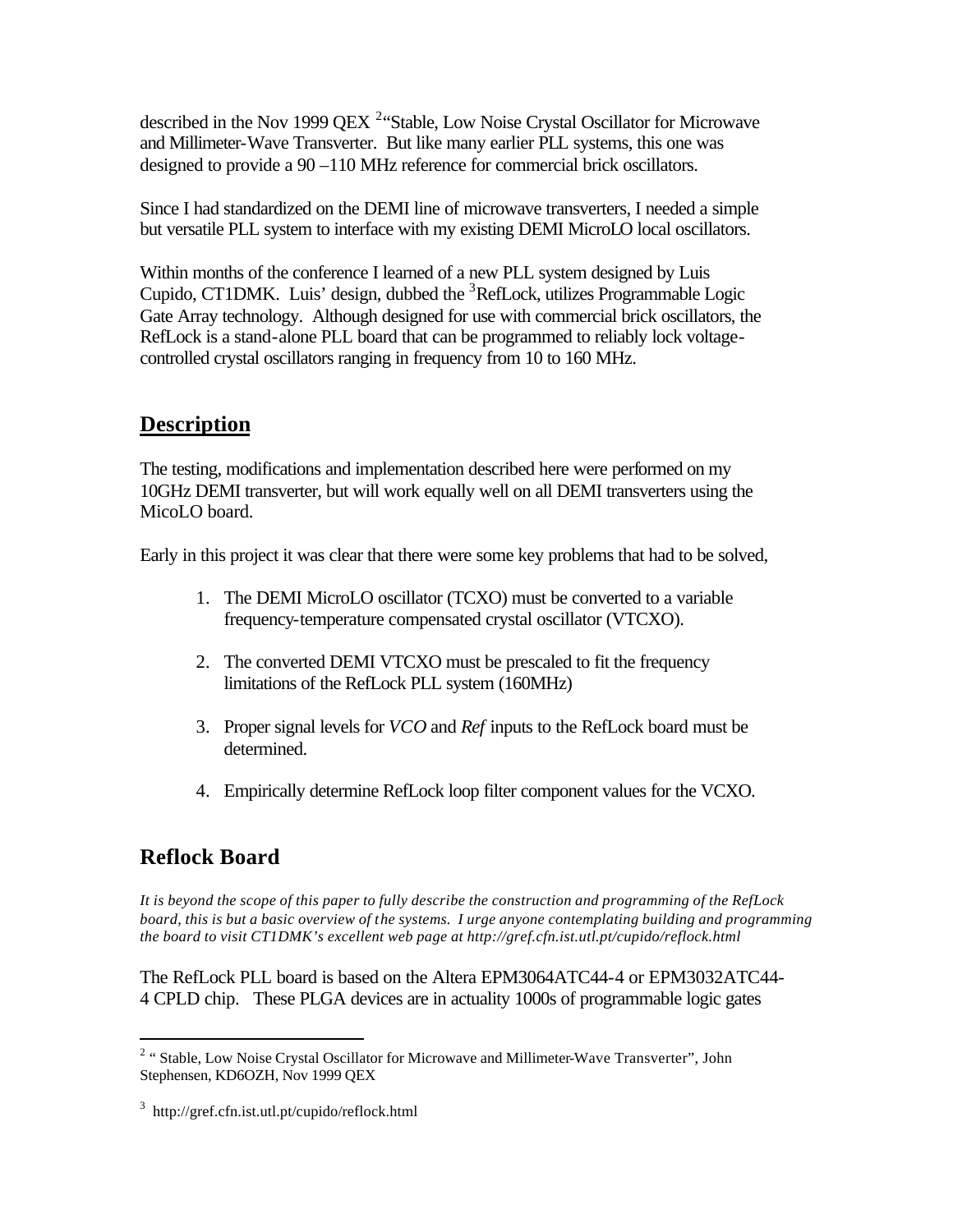that can be configured as programmable dividers and phase comparators. The program is loaded into the chip via a JTAG (Joint Test Action Group) standard interface connected to the parallel port of any modern windows based computer.

Initially described in a 2002 DUBUS article, the first of three Reflock versions utilized programming files to allow the PLL to lock to one of following popular microwave brick oscillator base frequencies

| 90.000 MHz  | 90.666 MHz  | 96.000 MHz  | 100.000 MHz |
|-------------|-------------|-------------|-------------|
| 106.500 MHz | 117.000 MHz | 122.250 MHz | 125.250 MHz |

The second software version used the same hardware as the first, but is programmed to function as a "Universal Version" that locks only to the last significant digit of any VCXO frequency. This is ideal for use with VCXOs, as they usually have a very narrow tuning range. The chart below lists the eight lock points programmed into this version.

| 5 KHZ                          | J.JJJ                                                              | . н~                        | <b>KHz</b>          |
|--------------------------------|--------------------------------------------------------------------|-----------------------------|---------------------|
| ر. ک                           | 111 I L                                                            | 17117                       |                     |
| 22.222<br><i>VU-</i><br>33.333 | ---<br>$\overline{\phantom{a}}\overline{\phantom{a}}\!\phantom{a}$ | -9<br>JU.U<br>111 <i>12</i> | <b>KHz</b><br>100.0 |

The third version also utilizes the same hardware as the first two, but is programmed to utilize phase/time lag counting methods to lock a 10MHz VCXO to the 1 pps signal available from most global positioning receivers (GPS).

Because of its ease of use and the ability to be used on a wide range of frequencies, I based my work on the "Universal Version" of the RefLock.

After construction and programming the RefLock frequency and mode jumpers must be configured for operation with the MicroLO oscillator. The proper setting are, PD2 Down, and the Frequency Control Jumpers set to 001. The board seems to work best when VCO and Ref levels are between 0 and +3dBm.

#### **DEMI MicroLo Board**

The MicroLO Board is utilized by DEMI for all transverters from 2304MHz to 10GHz. This temperature stabilized oscillator provides a +3dBm output in the 1100 MHz range (see Table 1) which is then further multiplied on the transverter board to the desired mixing frequency. DEMI's 903 and 1296 transverters utilize an on board version of this same base oscillator.

At the conception of this project I believed the biggest hurdle was to convert the existing DEMI MicroLO into a VTCXO. Thanks to Joe Jurecka, N5PYK this was one of the easiest tasks. Like others, Joe was working to interface his DEMI transverters to the Reflock board and we exchanged many emails concerning the project. He was also running into some of the same problems as I was. First, the unmodified MicroLO could not be tuned down to exactly 1136MHz using the frequency adjust trimmer. This was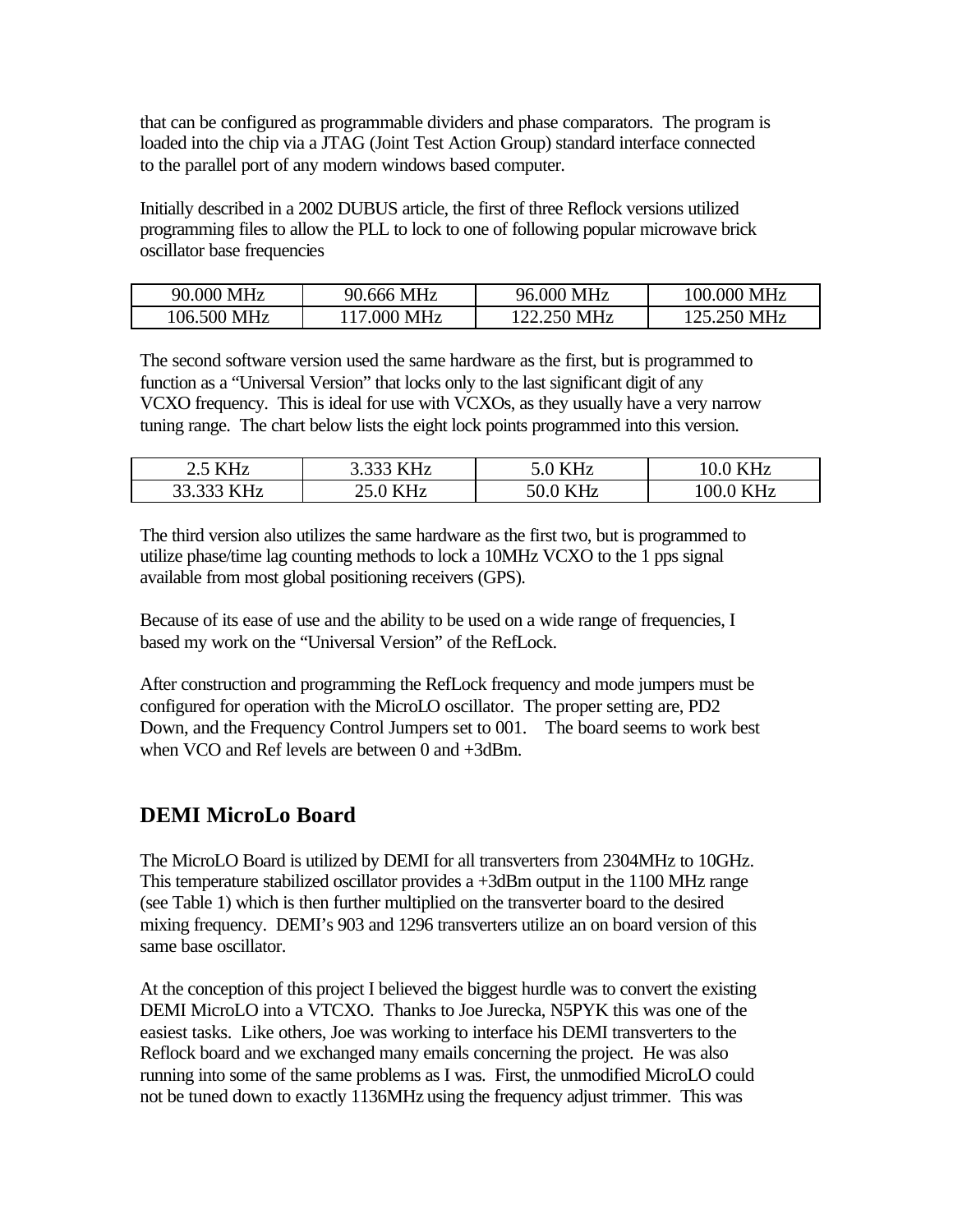solved by replacing the .1uH choke  $(L2)$ , with a .1uH air wound inductor and placing a .7 to 10pf trimmer cap in series with the crystal and coil (Fig. 1). By adjusting the physical dimensions of the choke and adjusting the capacitor it is now possible to put the oscillator on exactly 1136.0000 MHz.



#### **Figure 1**

Because the upper frequency limit of the RefLock is 160MHz, the 1136MHz output of the MicroLO must be prescaled (divided) before being applied to the input. If divided by 8 the 1136MHz oscillator becomes 142MHz, well within the limits of the RefLock.

The circuit in figure 2 shows the prescaler used in this project. It consists of a MAR3 MMIC amplifier followed by a MC12093 /2/4/8 prescaler configured for /8 division. A 160MHz low pass filter follows the MC12093 to remove any harmonics that may be present in the output of the prescaler. Another MAR3 amplifier amplifies the filtered 142MHz that will be applied to the RefLock VCO Input port. C1 is located on the Microlo board, the remaining components are located in a separate shielded enclosure and connected via SMA connectors and a high quality shielded jumper. The 142MHz output of the prescaler circuit has been designed for a level of ~+3dBm, as both the *VCO* and *Ref* inputs to the RefLock board work best with a level between 0 and +3 dBm. This circuit is built dead bug style, utilizing chip components and following good microwave building techniques.

Another obstacle involved converting the temperature compensated crystal oscillator to a variable frequency temperature compensated crystal oscillator (VTCXO) and deriving the proper values for the loop filter. By adding a varactor diode and a blocking capacitor in parallel with the existing frequency control trimmer capacitor (C2) the oscillator could now be pulled in frequency by the control voltage applied by the RefLock. The initial loop filter values that were suggested for use with brick oscillators just would not work with the MicroLO. Joe suggested adding a series network composed of a 100ohm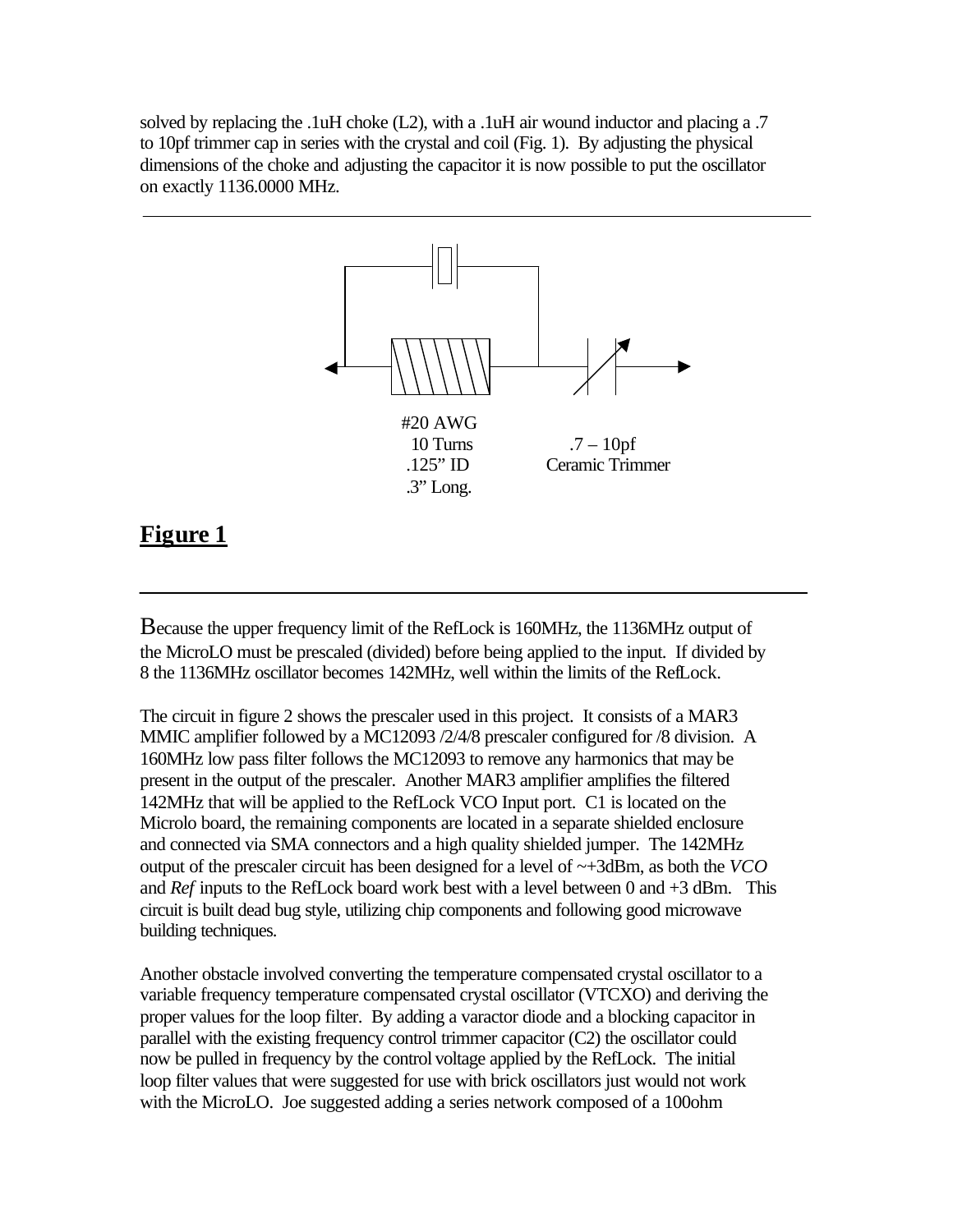resistor and a 10uF tantalum capacitor between the VCXO tuning voltage line and ground. This took care of all instability and the unit now locked. Figure 3 details this circuit along with proper connections to the RefLock.

#### **Concluding Remarks**

Although originally designed to phase lock surplus commercial brick oscillators, the RefLock board can also be utilized to lock the popular Down East Microwave line of microwave transverters.

Long term testing has concluded that even when using a low cost Temperature Compensated Crystal Oscillator as the reference (10MHz), local oscillator stability on the order of better than 10hz at 1136MHz (the resolution limit of my GPS referenced frequency counter) can be expected. Even greater accuracy can be expected when using a GPS, Rubidium or Cesium frequency reference. These accuracies are precise enough to utilize WSJT digital modes.

Now that the system has been proven on 10GHz, the next step will be to implement it on the lower microwave bands. Printed circuits boards for the prescaler will be engineered and made available so the system can be easily reproduced by other amateurs wishing to duplicate this work. If warranted, complete conversion kits may be made available through the Mt Airy VHF Radio Club.

Steven Kerns, N3FTI Email - n3fti@yahoo.com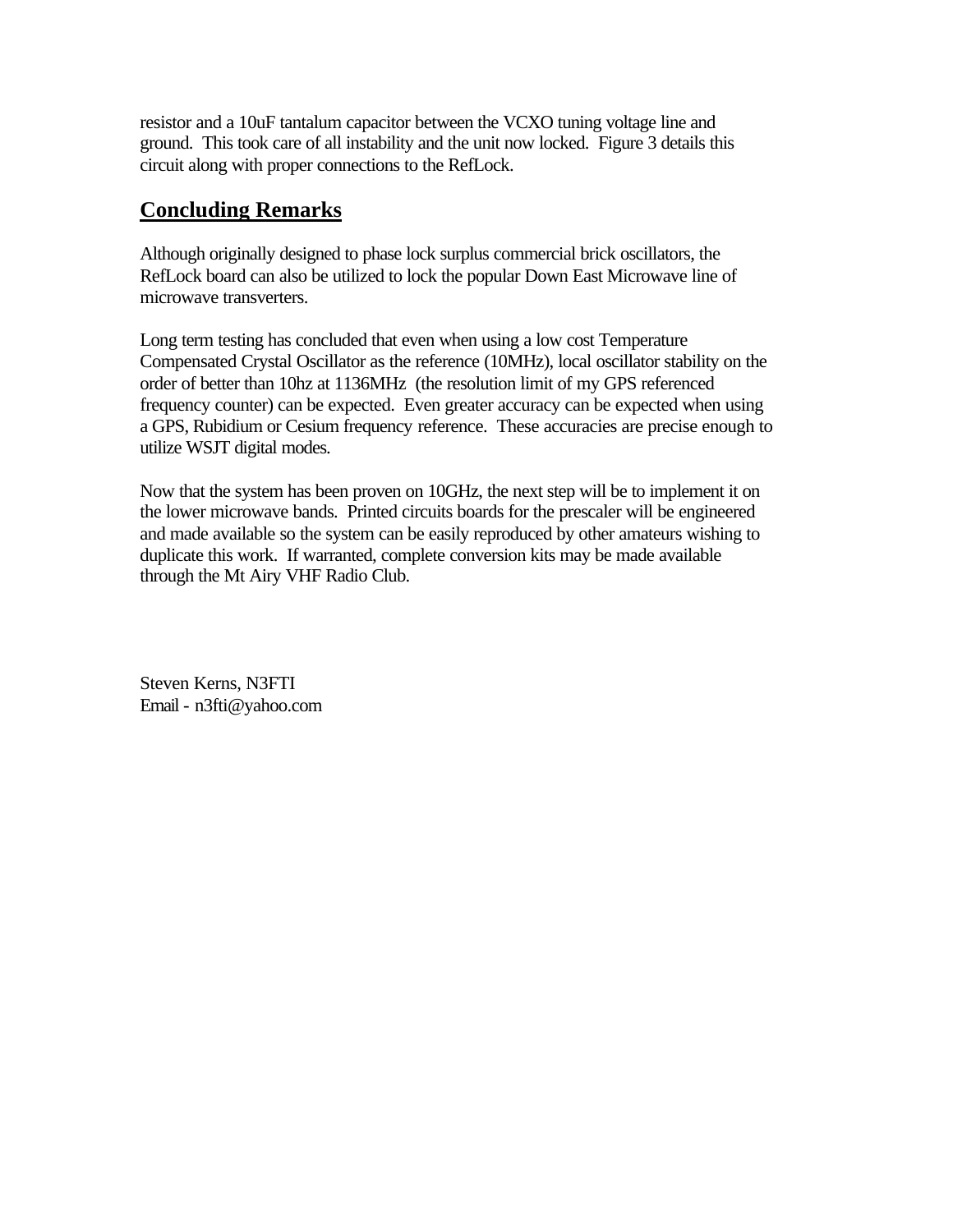# 1136MHz / 8 Prescaler



| C2, C3,                           | $1000$ pf         | R <sub>2</sub>                            | $50\Omega$  |
|-----------------------------------|-------------------|-------------------------------------------|-------------|
| C4, C5, C8                        | 100 <sub>pf</sub> | IC1, IC3                                  | MAR3        |
| C6, C7                            | 20 <sub>pf</sub>  | IC2                                       | MC12093     |
| C9                                | 10uf /10V         | IC <sub>4</sub>                           | LM7805      |
| C <sub>10</sub> , C <sub>11</sub> | .1 <sub>uf</sub>  | R <sub>1</sub> , R <sub>3</sub>           | $270\Omega$ |
| L1                                |                   | 100nH $(125"$ id $-10T - #22 - .3"$ long) |             |

## **Figure 2**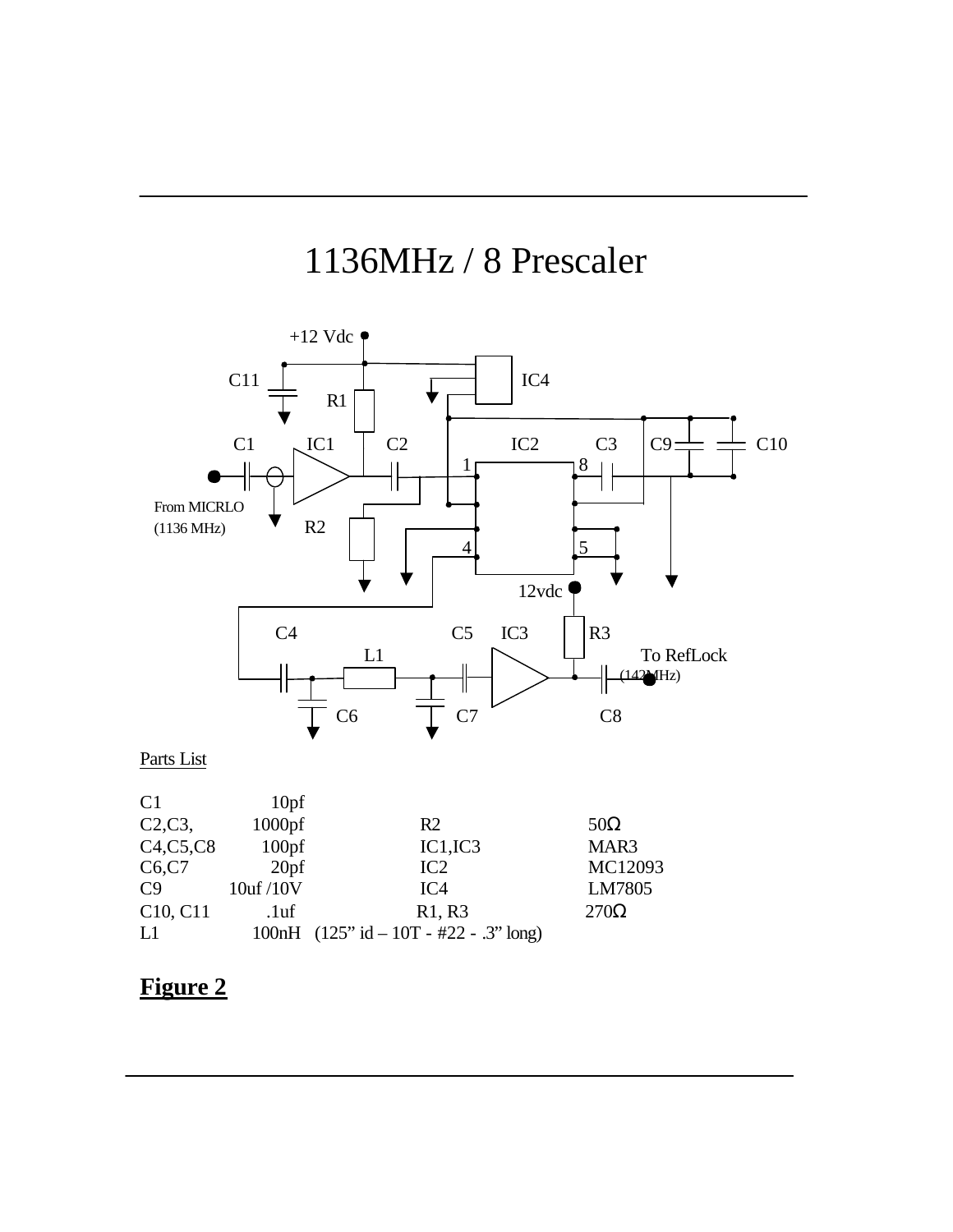





### **Figure 4**